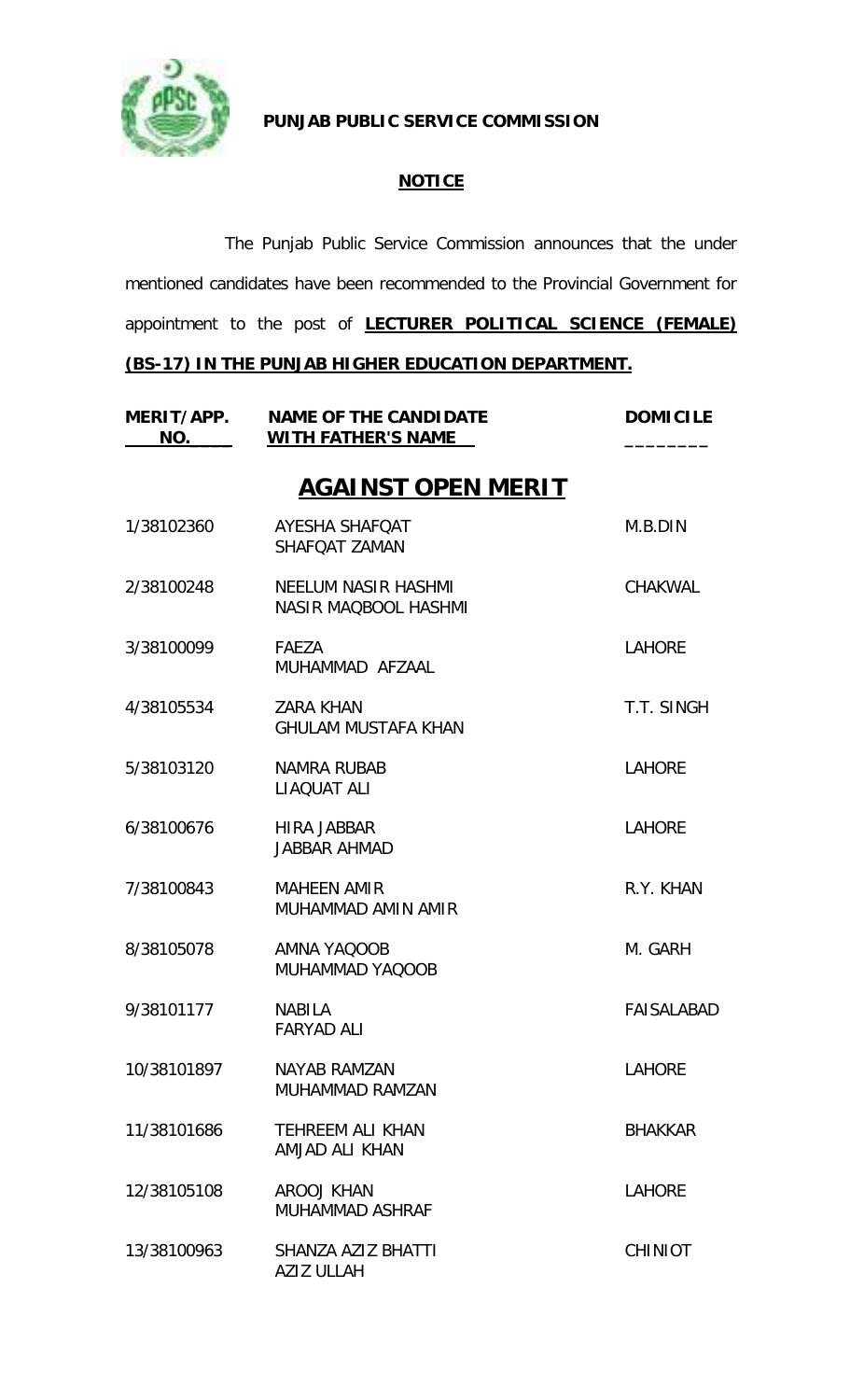**50 posts of Lecturer Political Science (Female) (BS-17) in the Punjab Higher Education Department**

| MERIT/APP.<br>NO. | <b>NAME OF THE CANDIDATE</b><br><b>WITH FATHER'S NAME</b> | <b>DOMICILE</b>      |
|-------------------|-----------------------------------------------------------|----------------------|
| 14/38104056       | AMMARA MALIK<br><b>MALIK ABDUL RASHEED</b>                | <b>MULTAN</b>        |
| 15/38102632       | <b>IQRA BASHIR</b><br><b>MUHAMMAD BASHIR</b>              | <b>LAHORE</b>        |
| 16/38103667       | <b>SANAM TANVIR</b><br>KHADIM HUSSAIN KHAN                | <b>BHAKKAR</b>       |
| 17/38102369       | <b>FAIZA JAVED</b><br><b>JAVED IQBAL</b>                  | <b>LAHORE</b>        |
| 18/38100116       | <b>NEHAL MALIK</b><br><b>GHULAM RASOOL MALIK</b>          | <b>SARGODHA</b>      |
| 19/38101605       | <b>SADAF MANSAF</b><br><b>MANSAF ALI</b>                  | <b>BAHAWAL NAGAR</b> |
| 20/38100463       | AMMARA TARIO CHEEMA<br>TARIQ MEHMOOD CHEEMA               | <b>SIALKOT</b>       |
| 21/38100809       | <b>SAMRAH ASLAM</b><br><b>MUHAMMAD ASLAM</b>              | <b>KASUR</b>         |
| 22/38102610       | NISBAH NAZIR<br>MUHAMMAD NAZIR                            | <b>GUJRAT</b>        |
| 23/38100587       | ROBINA RIAZ<br><b>MUHAMMAD RIAZ</b>                       | T.T. SINGH           |
| 24/38103189       | <b>FARUKH RIAZ</b><br><b>RIAZ</b>                         | <b>HAFIZABAD</b>     |
| 25/38104786       | SARA SALAMAT<br><b>SALAMAT ALI</b>                        | <b>HAFIZABAD</b>     |
| 26/38101226       | <b>MARIA KHALIL</b><br><b>KHALIL AHMAD</b>                | <b>SARGODHA</b>      |
| 27/38101926       | <b>MAHAM SAJJAD</b><br><b>SAJJAD AHMED</b>                | <b>SARGODHA</b>      |
| 28/38100543       | RAHEELA BATOOL<br><b>KHADIM HUSSAIN</b>                   | <b>SHEIKHUPURA</b>   |
| 29/38101289       | SAIMA IQBAL<br><b>MALIK MUHAMMAD IQBAL</b>                | <b>SARGODHA</b>      |
| 30/38105434       | RABIA AYUB<br><b>MUHAMMAD AYUB</b>                        | <b>SHEIKHUPURA</b>   |
| 31/38104363       | AROOSA KHURSHID<br><b>MIRZA KHURSHID</b>                  | <b>LAHORE</b>        |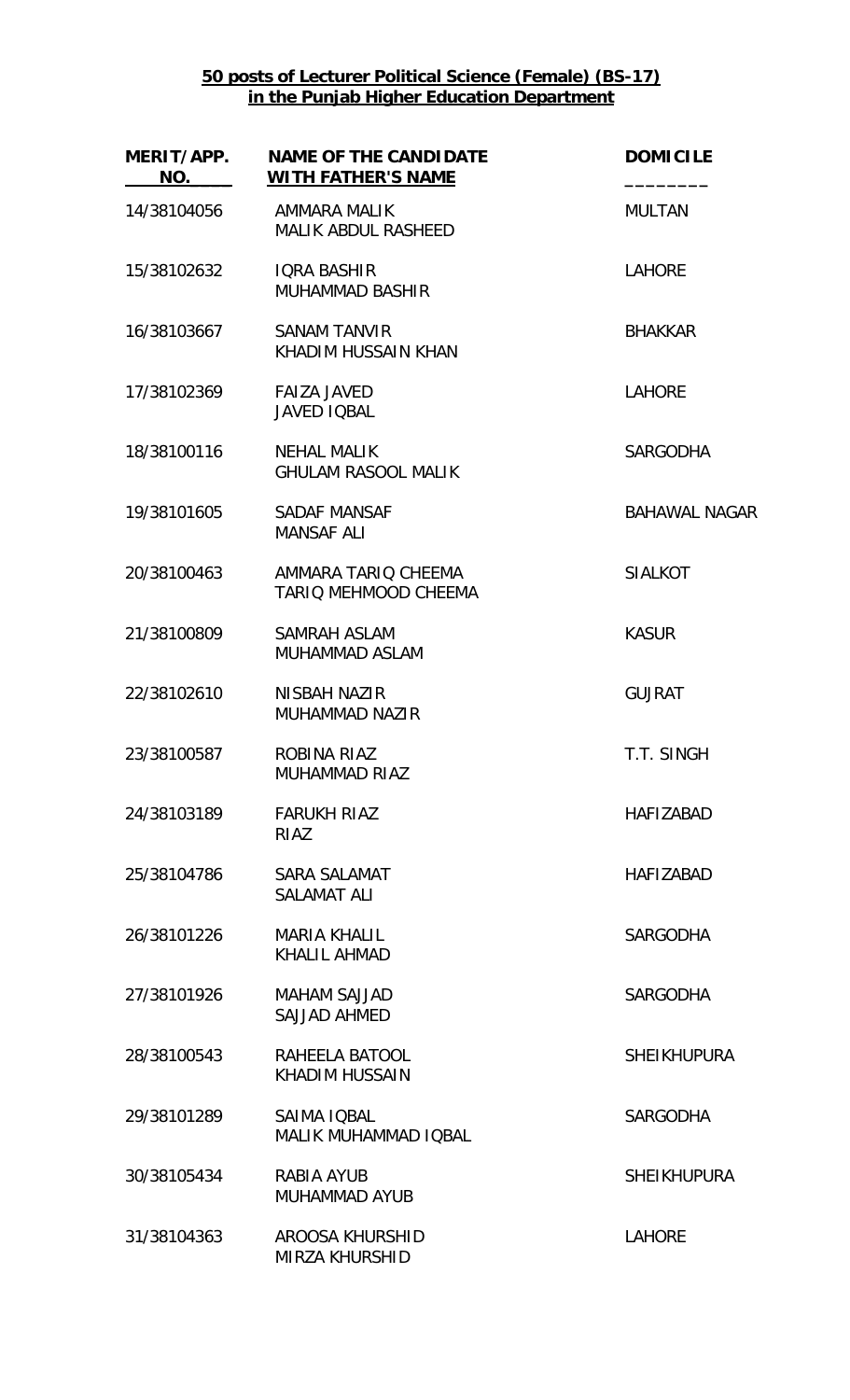## **50 posts of Lecturer Political Science (Female) (BS-17) in the Punjab Higher Education Department**

| MERIT/APP.<br>NO. | <b>NAME OF THE CANDIDATE</b><br><b>WITH FATHER'S NAME</b> | <b>DOMICILE</b>   |
|-------------------|-----------------------------------------------------------|-------------------|
| 32/38102015       | <b>SUMAIRA MANZOOR</b><br><b>MANZOOR AHMAD</b>            | <b>BAHAWALPUR</b> |
| 33/38102531       | <b>HINA ASHRAF</b><br>CHAUDHRY MUHAMMAD ASHRAF ATHAR      | <b>BHAKKAR</b>    |
| 34/38103679       | <b>FATIMA ZAMIR</b><br><b>ZAMIR AHMAD</b>                 | <b>LAHORE</b>     |
| 35/38105794       | <b>ASMA ANJUM</b><br><b>SABIR ALI</b>                     | <b>SIALKOT</b>    |
| 36/38102658       | <b>AYESHA SHABBIR</b><br><b>SHABBIR AHMAD</b>             | <b>FAISALABAD</b> |
| 37/38102686       | SIDRA JAMIL<br>MUHAMMAD JAMIL                             | <b>LAHORE</b>     |
| 38/38103793       | <b>SANA BALOUCH</b><br>MUHAMMAD SHARIF KHAN               | <b>OKARA</b>      |
| 39/38103435       | HAFIZA ASIA ABBAS<br><b>HAFIZ ABBAS ALI</b>               | <b>PAKPATTAN</b>  |
| 40/38100929       | <b>BUSHRA ARSHAD</b><br>MUHAMMAD ARSHAD                   | <b>FAISALABAD</b> |
| 41/38100831       | <b>MAHNOOR KHALIQUE</b><br><b>ABDUL KHALIQUE</b>          | <b>LAHORE</b>     |
| 42/38103426       | ALINA KHADIM<br><b>KHADIM HUSSAIN</b>                     | <b>LAHORE</b>     |
| 43/38101368       | <b>SUNDAS USMAN</b><br>MUHAMMAD USMAN KHAN                | <b>MULTAN</b>     |
| 44/38102695       | <b>MAI AIKA</b><br><b>SHER MUHAMMAD</b>                   | <b>LAHORE</b>     |
| 45/38103773       | <b>AIMAN ISLAM</b><br><b>ABDUS SALAM</b>                  | <b>RAWALPINDI</b> |
| 46/38100882       | <b>ZAHRA EJAZ</b><br><b>MUHAMMAD EJAZ</b>                 | <b>HAFIZABAD</b>  |
| 47/38102539       | <b>HUMAIRA ASLAM</b><br>MUHAMMAD ASLAM ZIA                | <b>SIALKOT</b>    |